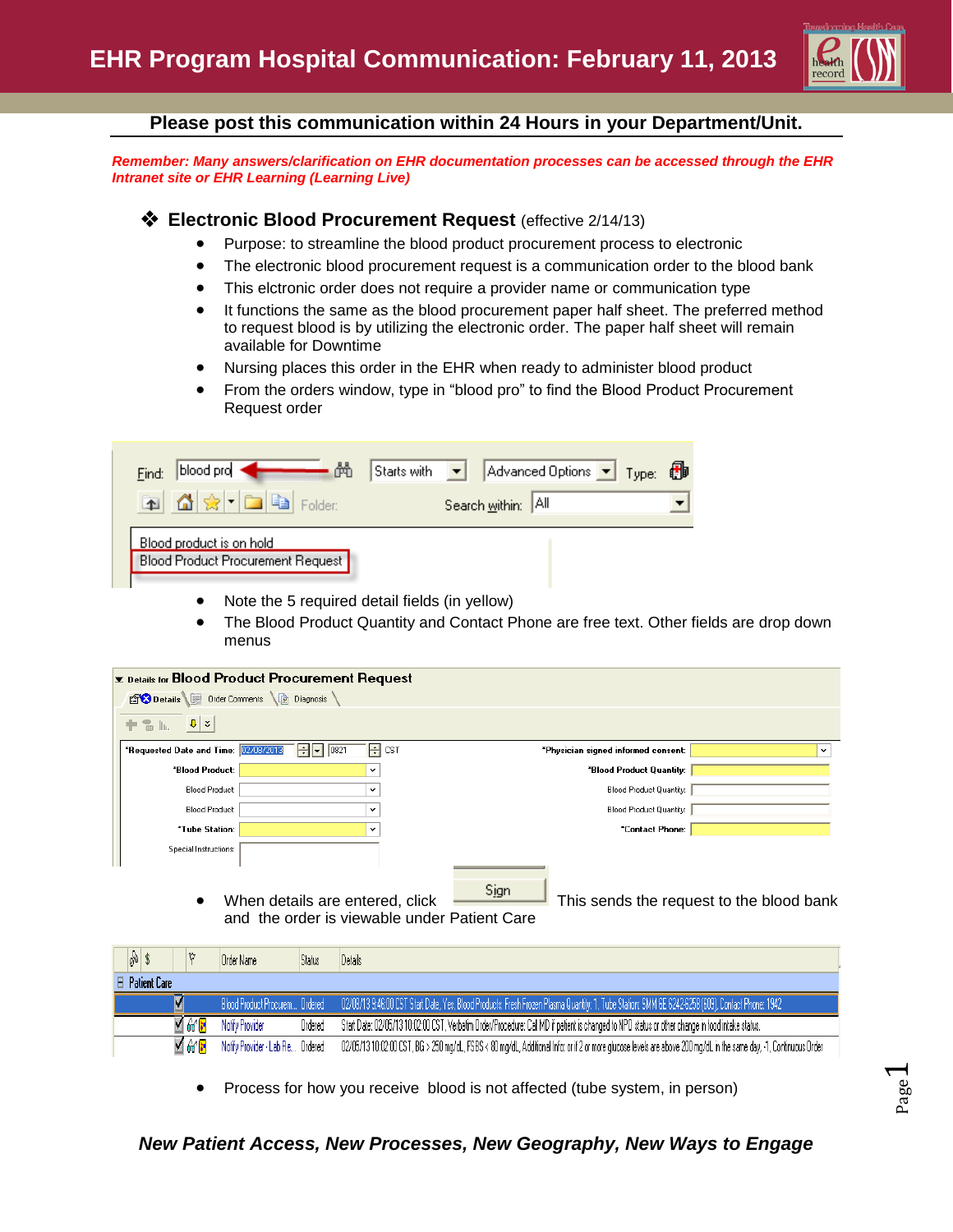

Page  $\boldsymbol{\sim}$ 





- **Close** is the method for exiting out of Depart. Clicking Close will save any data that was entered while in the Depart document
- **Print** is used to print the Patient Discharge Summary. It is preferred you review the discharge summary electronically by taking a computer on wheels into the patient's room with you.Otherwise a draft copy could be printed and reviewed. You will use this button (again) after reviewing the discharge information with the patient/caregiver and checking the accompanying box . Click print (again) to print a final copy of the Patient Discharge summary

Patient requested electronic discharge summary п. F Patient received electronic discharge summary Patient/Caregiver has acknowledged understanding of discharge instructions giver{

> **Sign** is the final step to complete the depart process. By clicking Sign, it submits a copy of the information given to the patient into the EHR as a permanent record of the depart information discussed with the patient and can be accessed from Documents. The actual time the patient left the unit should be entered into the Multidisciplinary Discharge Summary by going to Form Browser and modifying the form

| <b>Form Browser</b>      |                                                          |                                                                                               |  |  |  |  |
|--------------------------|----------------------------------------------------------|-----------------------------------------------------------------------------------------------|--|--|--|--|
|                          |                                                          | <b>Thursday, May 10, 2012</b>                                                                 |  |  |  |  |
| Sort by :<br>Date        |                                                          |                                                                                               |  |  |  |  |
| <b>D</b> All Forms       |                                                          |                                                                                               |  |  |  |  |
|                          | $\Box$ Monday, February 11, 2013 CST                     |                                                                                               |  |  |  |  |
|                          |                                                          | 15:07:45:00 CST Multidisciplinary Discharge Summary (Auth (Nerified)) - Testing CPOE          |  |  |  |  |
|                          | 07:44:00 CST Valuables and Belongings (Auth (Verifie     | View                                                                                          |  |  |  |  |
|                          | [E 07:44:00 CST Final Discharge Plan (Auth (Verified)) - | Modify                                                                                        |  |  |  |  |
|                          |                                                          | Unchart                                                                                       |  |  |  |  |
|                          |                                                          | Print                                                                                         |  |  |  |  |
|                          |                                                          | History                                                                                       |  |  |  |  |
|                          |                                                          | Change Date/Time                                                                              |  |  |  |  |
|                          |                                                          |                                                                                               |  |  |  |  |
|                          |                                                          |                                                                                               |  |  |  |  |
|                          |                                                          |                                                                                               |  |  |  |  |
| <b>Mode of Discharge</b> | <b>Discharge Transportation</b>                          | <b>Accompanied By</b><br>Discharge Date/Time                                                  |  |  |  |  |
| C Ambulatory             | $\bigcirc$ Air ambulance                                 | $x \rightarrow y \times z \times x \times x$<br>╶╢╸<br>□ Power of Attorney<br>$\Box$ Daughter |  |  |  |  |
| $\bigcirc$ Carseat       | O Cabi                                                   | $\Box$ Family member<br>$\Box$ Sibling                                                        |  |  |  |  |
| $\cap$ Carried.          | l∩ ∩itu Busi                                             | $\Box$ Eather of babu<br>$\Box$ Significant other                                             |  |  |  |  |

*New Patient Access, New Processes, New Geography, New Ways to Engage*